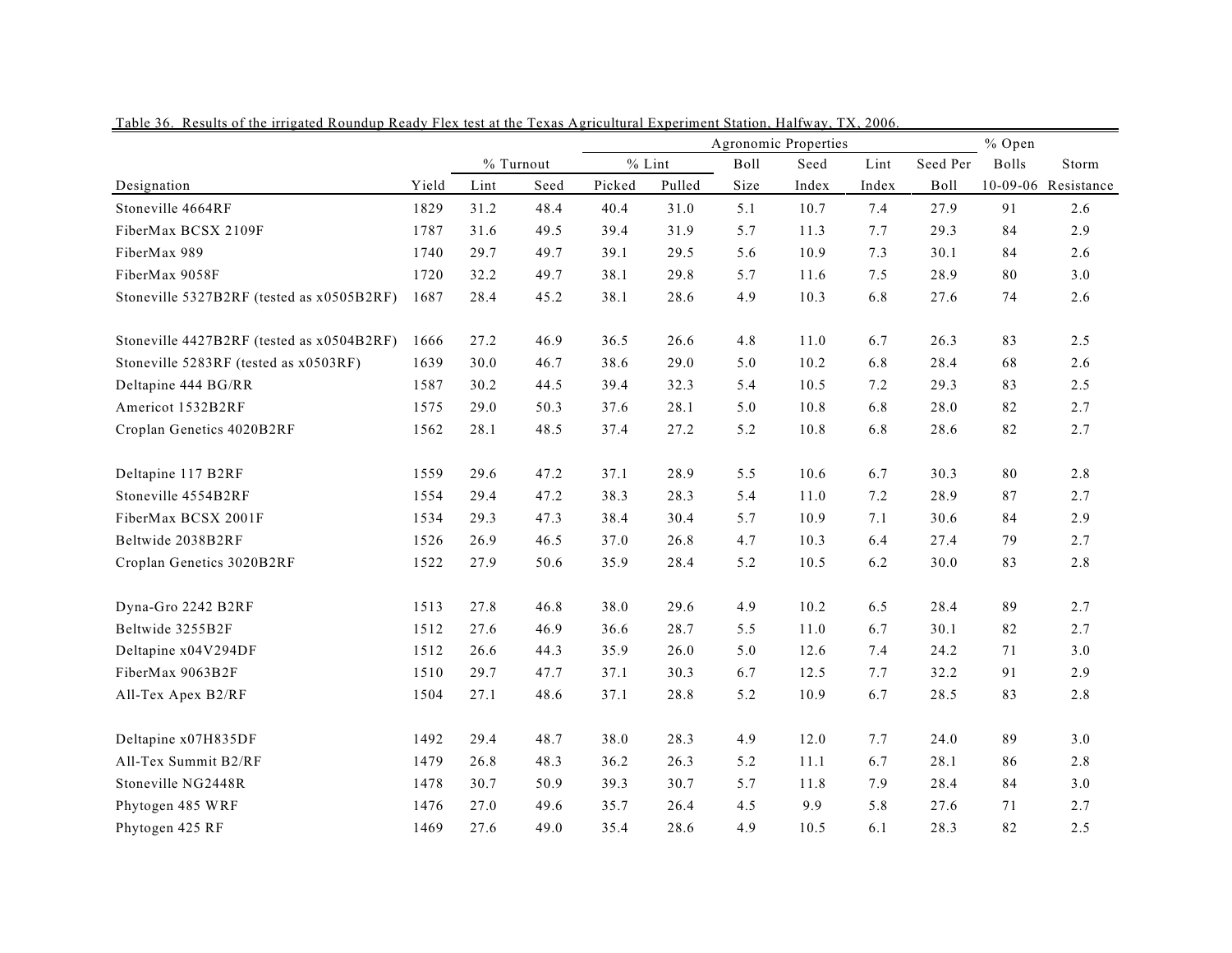| Table 36. Cont.                         |       |      |           |        |          |                                |       |       |          |              |                     |  |  |  |  |
|-----------------------------------------|-------|------|-----------|--------|----------|--------------------------------|-------|-------|----------|--------------|---------------------|--|--|--|--|
|                                         |       |      |           |        |          | Agronomic Properties<br>% Open |       |       |          |              |                     |  |  |  |  |
|                                         |       |      | % Turnout |        | $%$ Lint | Boll                           | Seed  | Lint  | Seed Per | <b>Bolls</b> | Storm               |  |  |  |  |
| Designation                             | Yield | Lint | Seed      | Picked | Pulled   | Size                           | Index | Index | Boll     |              | 10-09-06 Resistance |  |  |  |  |
| Deltapine x04V282DF                     | 1468  | 27.6 | 45.7      | 37.5   | 29.1     | 5.9                            | 11.9  | 7.5   | 29.6     | 80           | 3.0                 |  |  |  |  |
| Croplan Genetics 3520B2RF               | 1451  | 26.3 | 44.7      | 37.7   | 29.6     | 4.8                            | 10.0  | 6.3   | 28.8     | 77           | 2.7                 |  |  |  |  |
| AFD 5064F                               | 1449  | 27.3 | 48.2      | 35.3   | 28.4     | 5.5                            | 11.4  | 6.5   | 29.7     | 84           | 2.8                 |  |  |  |  |
| Americot 1504B2RF                       | 1449  | 28.5 | 50.2      | 35.5   | 27.3     | 5.2                            | 11.3  | 6.5   | 27.9     | 89           | 2.8                 |  |  |  |  |
| Stoneville 4357B2RF                     | 1438  | 28.5 | 47.0      | 37.1   | 28.3     | 5.4                            | 10.9  | 6.8   | 29.4     | 84           | 2.6                 |  |  |  |  |
| AFD 5065B2F                             | 1436  | 27.0 | 51.7      | 34.4   | 27.5     | 5.4                            | 11.6  | 6.3   | 29.6     | 88           | 2.8                 |  |  |  |  |
| Stoneville NG1572RF (tested as x0501RF) | 1436  | 30.5 | 50.5      | 37.6   | 28.3     | 5.0                            | 11.0  | 6.9   | 27.2     | 85           | 3.0                 |  |  |  |  |
| FiberMax 958                            | 1431  | 29.1 | 46.2      | 39.9   | 31.6     | 5.9                            | 11.9  | 8.2   | 28.6     | 82           | 2.9                 |  |  |  |  |
| Dyna-Gro 2520 B2RF                      | 1418  | 28.2 | 50.1      | 37.7   | 28.4     | 5.1                            | 10.8  | 6.9   | 28.0     | 85           | 2.7                 |  |  |  |  |
| FiberMax BCSX 3000B2F                   | 1413  | 28.5 | 47.9      | 37.2   | 29.5     | 6.3                            | 12.2  | 7.6   | 30.5     | 88           | 2.9                 |  |  |  |  |
| All-Tex Marathon B2/RF                  | 1410  | 26.0 | 48.2      | 35.1   | 26.5     | 5.2                            | 10.7  | 6.1   | 30.2     | 81           | 2.8                 |  |  |  |  |
| All-Tex Atlas                           | 1401  | 26.7 | 49.3      | 33.2   | 25.3     | 5.5                            | 12.0  | 6.2   | 29.3     | 85           | 3.0                 |  |  |  |  |
| Beltwide 4630B2F                        | 1382  | 27.2 | 47.3      | 36.7   | 29.3     | 5.4                            | 10.9  | 6.7   | 29.7     | 78           | 2.8                 |  |  |  |  |
| Stoneville 4700B2RF                     | 1380  | 28.6 | 48.0      | 37.4   | 28.2     | 4.9                            | 11.0  | 6.9   | 26.5     | 89           | 2.7                 |  |  |  |  |
| Beltwide 9775B2F                        | 1374  | 24.6 | 47.7      | 34.3   | 25.4     | 5.2                            | 11.4  | 6.2   | 28.6     | 89           | 2.5                 |  |  |  |  |
| Dyna-Gro 2100 B2RF                      | 1353  | 26.3 | 45.3      | 36.3   | 28.6     | 5.5                            | 11.0  | 6.6   | 30.4     | 79           | 2.8                 |  |  |  |  |
| Paymaster 2140 B2RF                     | 1350  | 28.3 | 47.5      | 35.9   | 26.9     | 5.7                            | 12.0  | 7.2   | 28.2     | 86           | 2.9                 |  |  |  |  |
| Beltwide 8245B2F                        | 1333  | 27.7 | 53.3      | 33.6   | 27.4     | 5.9                            | 11.2  | 6.0   | 33.3     | 92           | 2.8                 |  |  |  |  |
| H&W Genetex 557RF                       | 1325  | 27.2 | 50.6      | 33.3   | 25.8     | 7.3                            | 14.8  | 7.9   | 31.3     | 82           | 2.9                 |  |  |  |  |
| Beltwide X3552B2F                       | 1324  | 27.1 | 51.7      | 35.5   | 29.1     | 5.8                            | 10.8  | 6.2   | 32.9     | 78           | 2.8                 |  |  |  |  |
| Stoneville NG3273B2RF                   | 1306  | 24.7 | 46.7      | 35.7   | 25.5     | 5.0                            | 10.7  | 6.3   | 28.6     | $82\,$       | 2.8                 |  |  |  |  |
| H&W Genetex 558RF                       | 1298  | 25.9 | 45.2      | 35.1   | 25.6     | 6.9                            | 14.4  | 8.2   | 29.6     | 73           | 2.8                 |  |  |  |  |
| H&W Genetex 551RF                       | 1252  | 27.0 | 50.5      | 35.9   | 27.8     | 5.6                            | 11.7  | 6.8   | 29.2     | 81           | 2.6                 |  |  |  |  |
| Beltwide 1505RF                         | 1250  | 28.2 | 49.2      | 36.3   | 29.1     | 6.2                            | 11.5  | 6.8   | 33.5     | 81           | 2.8                 |  |  |  |  |
| Stoneville NG3550RF                     | 1235  | 25.6 | 46.5      | 36.0   | 28.7     | 5.6                            | 11.4  | 6.7   | 30.0     | 78           | 2.8                 |  |  |  |  |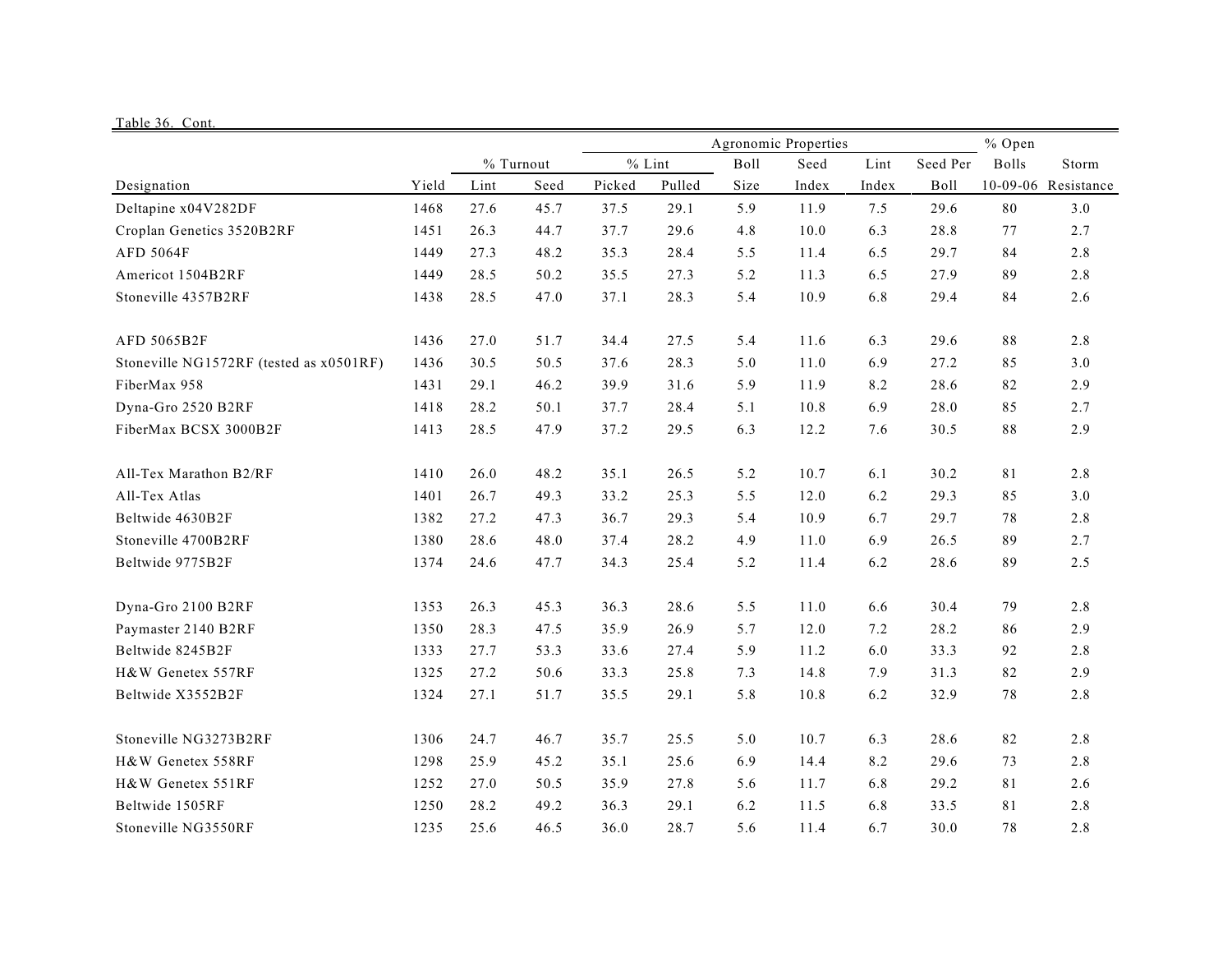| Table 36. Cont.     |       |      |           |        |          |      |                      |       |          |              |            |  |
|---------------------|-------|------|-----------|--------|----------|------|----------------------|-------|----------|--------------|------------|--|
|                     |       |      |           |        |          |      | Agronomic Properties |       | $%$ Open |              |            |  |
|                     |       |      | % Turnout |        | $%$ Lint | Boll | Seed                 | Lint  | Seed Per | <b>Bolls</b> | Storm      |  |
| Designation         | Yield | Lint | Seed      | Picked | Pulled   | Size | Index                | Index | Boll     | $10-09-06$   | Resistance |  |
| H&W Genetex 540RF   | 1233  | 26.5 | 47.5      | 34.8   | 26.5     | 6.4  | 12.8                 | 7.2   | 30.8     | 83           | 2.7        |  |
| Paymaster 145       | 1229  | 27.3 | 46.3      | 36.5   | 28.6     | 5.5  | 12.0                 | 7.2   | 27.5     | 92           | 3.2        |  |
| Beltwide 4021B2F    | 1227  | 25.1 | 48.3      | 35.9   | 27.5     | 5.5  | 10.5                 | 6.2   | 31.8     | 92           | 2.8        |  |
| All-Tex 45039 B2/RF | 1206  | 25.8 | 50.8      | 36.5   | 30.6     | 6.6  | 12.0                 | 7.0   | 35.0     | 77           | 3.0        |  |
| All-Tex 45014 B2/RF | 1203  | 26.2 | 46.2      | 33.2   | 24.5     | 6.4  | 12.5                 | 6.8   | 31.0     | 87           | 2.9        |  |
| H&W Genetex 548RF   | 1192  | 23.6 | 51.9      | 31.2   | 23.2     | 6.0  | 15.9                 | 7.5   | 24.7     | 79           | 2.5        |  |
| H&W Genetex 544RF   | 1190  | 24.9 | 49.8      | 34.0   | 26.4     | 6.3  | 13.5                 | 7.3   | 29.2     | 82           | 2.7        |  |
| All-Tex 45009 B2/RF | 1182  | 26.1 | 47.8      | 34.1   | 25.3     | 6.5  | 12.6                 | 6.9   | 32.1     | 82           | 3.1        |  |
| H&W Genetex 542RF   | 1157  | 23.5 | 50.6      | 31.3   | 23.2     | 6.7  | 14.2                 | 6.9   | 30.3     | 69           | 2.9        |  |
| Beltwide X4130B2F   | 1027  | 22.2 | 47.9      | 32.3   | 25.1     | 6.3  | 13.7                 | 7.6   | 26.9     | 84           | 2.9        |  |
| H&W Genetex 545RF   | 1006  | 23.0 | 46.2      | 32.8   | 24.4     | 6.0  | 12.4                 | 6.5   | 30.0     | 71           | 2.8        |  |
| H&W Genetex 538RF   | 997   | 23.6 | 45.2      | 33.4   | 24.0     | 5.3  | 12.7                 | 6.7   | 26.3     | 71           | 2.8        |  |
| H&W Genetex 553RF   | 938   | 23.5 | 51.3      | 31.0   | 22.4     | 6.7  | 15.8                 | 7.4   | 28.0     | 85           | 2.5        |  |
| Mean                | 1406  | 27.4 | 48.2      | 36.1   | 27.7     | 5.6  | 11.6                 | 6.9   | 29.1     | 82           | 2.8        |  |
| $C.V.$ %            | 8.9   | 4.6  | 4.6       | 2.2    | 5.4      | 6.5  | 3.2                  | 4.4   | 6.2      | 11.1         | 3.1        |  |
| LSD 0.05            | 146   | 2.1  | 3.7       | 1.3    | 2.5      | 0.6  | 0.6                  | 0.5   | 3.0      | 11           | 0.1        |  |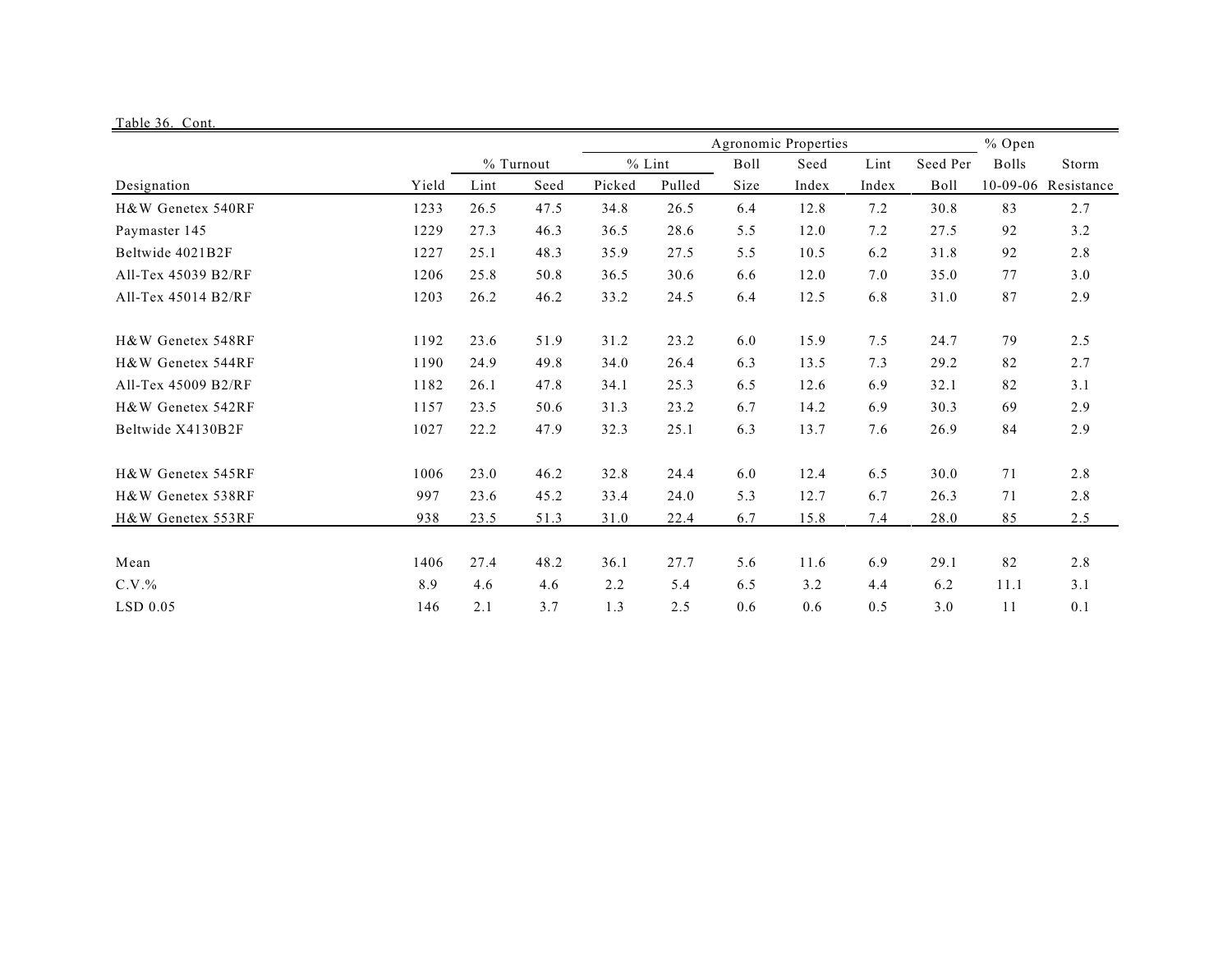|                                           | Micro- |      | Uni- |                                | Elon-   | Leaf           |      |      | Color                        | Loan   |         | Gross Loan Value per Acre |
|-------------------------------------------|--------|------|------|--------------------------------|---------|----------------|------|------|------------------------------|--------|---------|---------------------------|
| Designation                               | naire  |      |      | Length formity Strength gation |         | Index          | Rd   | $+b$ | $Grade^{\perp\!\!\!\!\perp}$ | Value  | \$      | Rank                      |
| Stoneville 4664RF                         | 4.0    | 1.11 | 81.9 | 26.6                           | 9.4     | 3              | 80.2 | 8.3  | $21 - 2$                     | 0.5740 | 1049.85 | 1                         |
| FiberMax BCSX 2109F                       | 3.7    | 1.20 | 81.6 | 31.1                           | 6.1     | 3              | 81.2 | 6.7  | $31 - 1$                     | 0.5675 | 1014.12 | 2                         |
| FiberMax 989                              | 3.8    | 1.17 | 82.9 | 30.4                           | 6.4     | 3              | 82.4 | 7.2  | 21-2,31-1 0.5640             |        | 981.36  | $\overline{4}$            |
| FiberMax 9058F                            | 3.9    | 1.20 | 81.9 | 28.8                           | 6.2     | 3              | 82.6 | 7.3  | 21-1,31-1 0.5790             |        | 995.88  | 3                         |
| Stoneville 5327B2RF (tested as x0505B2RF) | 3.7    | 1.14 | 82.7 | 27.9                           | 7.6     | $\overline{3}$ | 79.9 | 8.8  | $21 - 1$                     | 0.5715 | 964.12  | 5                         |
| Stoneville 4427B2RF (tested as x0504B2RF) | 4.1    | 1.17 | 82.9 | 26.3                           | 6.6     | 3              | 80.6 | 7.6  | $31-1$                       | 0.5665 | 943.79  | $\tau$                    |
| Stoneville 5283RF (tested as x0503RF)     | 3.7    | 1.14 | 82.8 | 29.0                           | 7.4     | 3              | 80.8 | 8.0  | 21-1,21-2 0.5803             |        | 951.11  | 6                         |
| Deltapine 444 BG/RR                       | 3.7    | 1.13 | 83.2 | 27.1                           | 7.4     | 3              | 82.1 | 7.3  | 21-2,31-1 0.5775             |        | 916.49  | 8                         |
| Americot 1532B2RF                         | 3.8    | 1.19 | 81.3 | 25.6                           | 7.1     | 3              | 81.8 | 7.6  | 21-1,31-1 0.5715             |        | 900.11  | 9                         |
| Croplan Genetics 4020B2RF                 | 3.7    | 1.19 | 81.3 | 25.1                           | 7.6     | 3              | 82.1 | 7.6  | 21-1,21-2 0.5648             |        | 882.22  | 12                        |
| Deltapine 117 B2RF                        | 4.0    | 1.17 | 82.9 | 32.7                           | $7.0\,$ | $\overline{4}$ | 78.8 | 7.5  | $31 - 2$                     | 0.5583 | 870.39  | 14                        |
| Stoneville 4554B2RF                       | 4.2    | 1.13 | 81.8 | 26.1                           | 9.1     | 3              | 80.6 | 8.4  | 21-1,21-2 0.5718             |        | 888.58  | 11                        |
| FiberMax BCSX 2001F                       | 4.0    | 1.24 | 82.3 | 28.6                           | 7.0     | 3              | 83.4 | 6.8  | $21 - 2$                     | 0.5810 | 891.25  | 10                        |
| Beltwide 2038B2RF                         | 3.8    | 1.15 | 82.1 | 25.5                           | 8.0     | 4              | 81.1 | 7.4  | $31 - 1$                     | 0.5565 | 849.22  | 18                        |
| Croplan Genetics 3020B2RF                 | 4.1    | 1.15 | 83.1 | 23.8                           | 8.4     | 3              | 82.8 | 7.0  | 21-1,21-2 0.5660             |        | 861.45  | 15                        |
| Dyna-Gro 2242 B2RF                        | 4.2    | 1.17 | 82.6 | 26.3                           | 8.1     | 3              | 80.3 | 7.3  | 31-1,31-2 0.5680             |        | 859.38  | 17                        |
| Beltwide 3255B2F                          | 4.0    | 1.13 | 82.1 | 24.0                           | 7.9     | 3              | 82.6 | 7.6  | 21-1,21-2 0.5693             |        | 860.78  | 16                        |
| Deltapine x04V294DF                       | 4.8    | 1.09 | 82.6 | 26.2                           | 8.6     | 3              | 81.4 | 7.2  | $31-1$                       | 0.5500 | 831.60  | 19                        |
| FiberMax 9063B2F                          | 4.4    | 1.22 | 83.1 | 30.4                           | 6.9     | 3              | 82.8 | 7.0  | 21-1,21-2 0.5840             |        | 881.84  | 13                        |
| All-Tex Apex B2/RF                        | 3.4    | 1.18 | 80.4 | 23.1                           | 7.7     | 3              | 81.8 | 7.4  | 21-2,31-1 0.5395             |        | 811.41  | 29                        |
| Deltapine x07H835DF                       | 4.2    | 1.15 | 83.7 | 27.6                           | 7.8     | $\overline{4}$ | 79.9 | 6.4  | 31-2,41-1 0.5458             |        | 814.33  | 27                        |
| All-Tex Summit B2/RF                      | 3.6    | 1.12 | 81.8 | 22.4                           | 8.4     | 3              | 82.9 | 7.4  | $21 - 1$                     | 0.5525 | 817.15  | 26                        |
| Stoneville NG2448R                        | 4.2    | 1.10 | 82.1 | 31.2                           | 7.7     | 3              | 80.3 | 7.4  | $31-1,31-2$ 0.5593           |        | 826.65  | 22                        |
| Phytogen 485 WRF                          | 3.7    | 1.16 | 83.8 | 27.3                           | 8.4     | 4              | 79.1 | 7.6  | $31-1$                       | 0.5355 | 790.40  | 36                        |
| Phytogen 425 RF<br>Table 36A. Cont.       | 3.8    | 1.16 | 82.6 | 27.8                           | 7.8     | 4              | 79.4 | 7.7  | $31-1$                       | 0.5318 | 781.21  | 39                        |

Table 36A. Results of the irrigated Roundup Ready Flex test at the Texas Agricultural Experiment Station, Halfway, TX, 2006.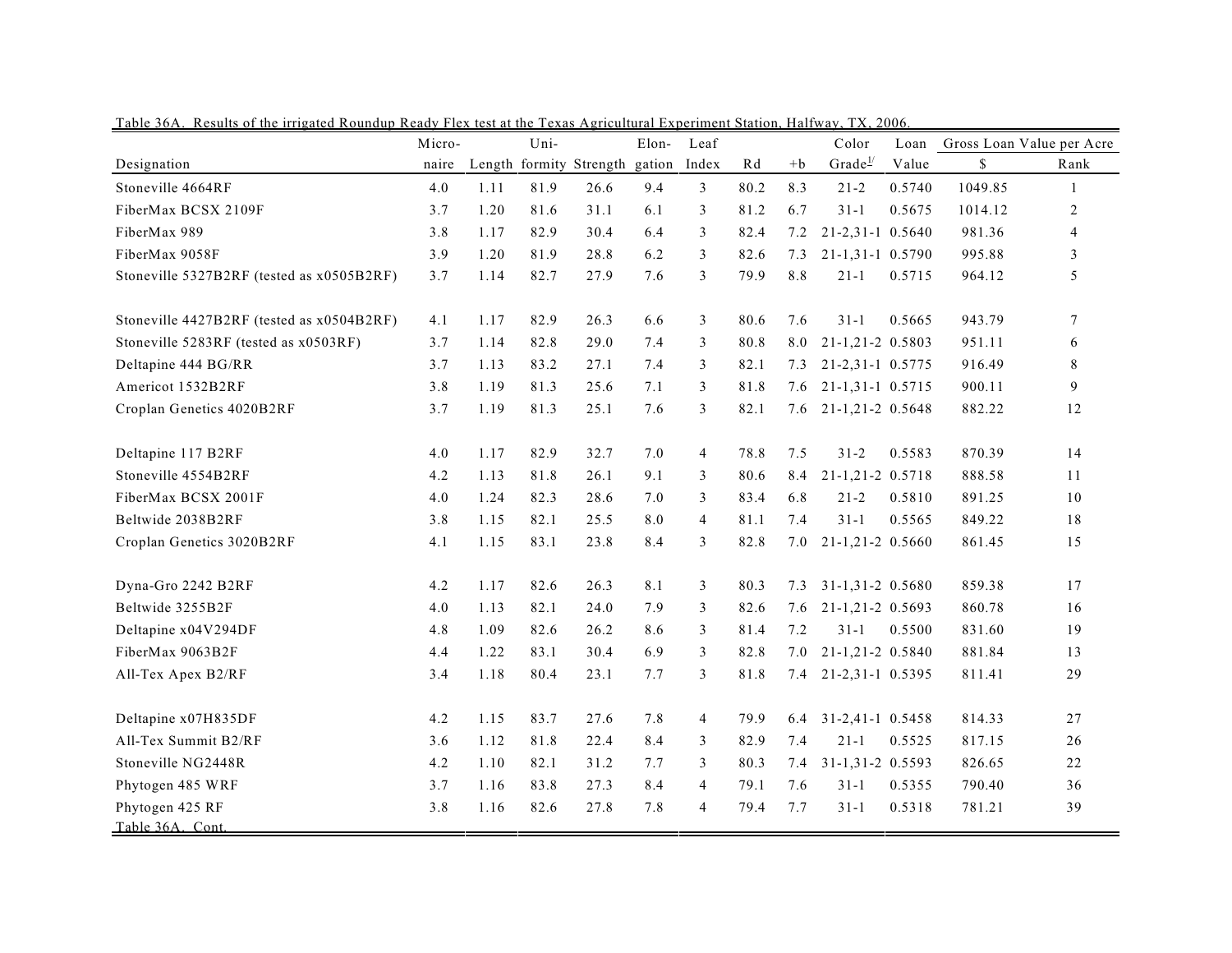|                                         | Micro- |      | Uni- |                                | Elon- | Leaf           |      |      | Color                | Loan   |        | Gross Loan Value per Acre |
|-----------------------------------------|--------|------|------|--------------------------------|-------|----------------|------|------|----------------------|--------|--------|---------------------------|
| Designation                             | naire  |      |      | Length formity Strength gation |       | Index          | Rd   | $+b$ | Grade <sup>1/</sup>  | Value  | \$     | Rank                      |
| Deltapine x04V282DF                     | 4.3    | 1.10 | 82.6 | 27.5                           | 7.6   | $\mathfrak{Z}$ | 81.1 | 7.5  | 21-2,31-1 0.5658     |        | 830.59 | 21                        |
| Croplan Genetics 3520B2RF               | 4.0    | 1.16 | 82.2 | 24.7                           | 8.1   | 3              | 81.0 | 7.2  | 21-2,31-2 0.5640     |        | 818.36 | 24                        |
| <b>AFD 5064F</b>                        | 4.4    | 1.11 | 82.8 | 28.3                           | 7.3   | $\overline{4}$ | 79.9 | 7.4  | $31-1$               | 0.5475 | 793.33 | 34                        |
| Americot 1504B2RF                       | 3.9    | 1.12 | 82.0 | 25.9                           | 7.7   | 3              | 81.6 | 7.1  | $31 - 1$             | 0.5615 | 813.61 | 28                        |
| Stoneville 4357B2RF                     | 3.9    | 1.16 | 81.8 | 24.1                           | 8.3   | 3              | 81.2 | 7.8  | 21-1,31-1 0.5630     |        | 809.59 | 30                        |
| AFD 5065B2F                             | 4.6    | 1.16 | 81.5 | 27.4                           | 8.5   | $\mathfrak{Z}$ | 82.1 | 7.2  | 21-2,31-1 0.5745     |        | 824.98 | 23                        |
| Stoneville NG1572RF (tested as x0501RF) | 3.4    | 1.16 | 82.3 | 28.8                           | 6.8   | 3              | 81.4 | 3.1  | $31 - 2$             | 0.5525 | 793.39 | 33                        |
| FiberMax 958                            | 3.8    | 1.17 | 82.6 | 31.5                           | 6.3   | 3              | 82.4 | 6.9  | 21-2,31-1 0.5718     |        | 818.25 | 25                        |
| Dyna-Gro 2520 B2RF                      | 3.9    | 1.19 | 82.4 | 24.4                           | 7.4   | 3              | 82.0 | 7.6  | 21-1,21-2 0.5655     |        | 801.88 | 31                        |
| FiberMax BCSX 3000B2F                   | 3.9    | 1.20 | 82.7 | 30.8                           | 6.6   | 3              | 83.4 |      | 7.2 21-1,21-2 0.5880 |        | 830.84 | 20                        |
| All-Tex Marathon B2/RF                  | 3.5    | 1.16 | 81.7 | 24.8                           | 7.8   | 3              | 82.8 | 7.3  | 21-1,21-2 0.5628     |        | 793.55 | 32                        |
| All-Tex Atlas                           | 4.4    | 1.11 | 83.1 | 29.0                           | 8.3   | $\overline{4}$ | 80.4 | 7.2  | 31-1,31-2 0.5583     |        | 782.18 | 37                        |
| Beltwide 4630B2F                        | 3.8    | 1.18 | 81.7 | 25.6                           | 7.3   | 3              | 82.6 | 7.6  | 21-1,21-2 0.5595     |        | 773.23 | 41                        |
| Stoneville 4700B2RF                     | 4.0    | 1.16 | 82.5 | 25.5                           | 8.1   | 3              | 81.0 | 7.6  | $31-1$               | 0.5665 | 781.77 | 38                        |
| Beltwide 9775B2F                        | 4.1    | 1.21 | 83.7 | 26.9                           | 7.7   | 3              | 82.4 | 7.0  | $31 - 1$             | 0.5765 | 792.11 | 35                        |
| Dyna-Gro 2100 B2RF                      | 4.0    | 1.14 | 82.6 | 25.3                           | 8.2   | 3              | 82.5 | 7.4  | 21-1,21-2 0.5730     |        | 775.27 | 40                        |
| Paymaster 2140 B2RF                     | 3.9    | 1.14 | 82.3 | 29.2                           | 7.0   | $\overline{4}$ | 80.6 | 6.8  | 31-1,31-2 0.5628     |        | 759.78 | 43                        |
| Beltwide 8245B2F                        | 3.7    | 1.13 | 80.6 | 26.7                           | 6.7   | 3              | 82.8 | 6.6  | $31 - 1$             | 0.5320 | 709.16 | 48                        |
| H&W Genetex 557RF                       | 4.7    | 1.19 | 83.0 | 27.8                           | 6.7   | 3              | 81.8 | 7.6  | $21 - 2$             | 0.5808 | 769.56 | 42                        |
| Beltwide X3552B2F                       | 3.3    | 1.18 | 81.3 | 29.1                           | 6.8   | 3              | 81.7 | 6.9  | $31 - 1$             | 0.5400 | 714.96 | 46                        |
| Stoneville NG3273B2RF                   | 3.3    | 1.16 | 81.9 | 24.0                           | 7.2   | 3              | 83.0 | 7.5  | $21 - 1$             | 0.5340 | 697.40 | 51                        |
| H&W Genetex 558RF                       | 4.1    | 1.18 | 83.8 | 31.5                           | 7.3   | 3              | 81.5 | 7.5  | 21-2,31-1 0.5823     |        | 755.83 | 44                        |
| H&W Genetex 551RF                       | 4.4    | 1.14 | 82.9 | 31.0                           | 7.2   | 3              | 80.0 | 7.5  | $31 - 1$             | 0.5765 | 721.78 | 45                        |
| Beltwide 1505RF                         | 3.7    | 1.14 | 82.0 | 30.8                           | 6.8   | 3              | 81.7 | 7.4  | 21-2,31-1 0.5718     |        | 714.75 | 47                        |
| Stoneville NG3550RF                     | 4.2    | 1.15 | 81.9 | 27.9                           | 7.8   | 3              | 79.9 | 7.5  | 31-1,31-2 0.5705     |        | 704.57 | 49                        |
| Table 36A. Cont.                        |        |      |      |                                |       |                |      |      |                      |        |        |                           |
|                                         | Micro- |      | Uni- |                                | Elon- | Leaf           |      |      | Color                | Loan   |        | Gross Loan Value per Acre |